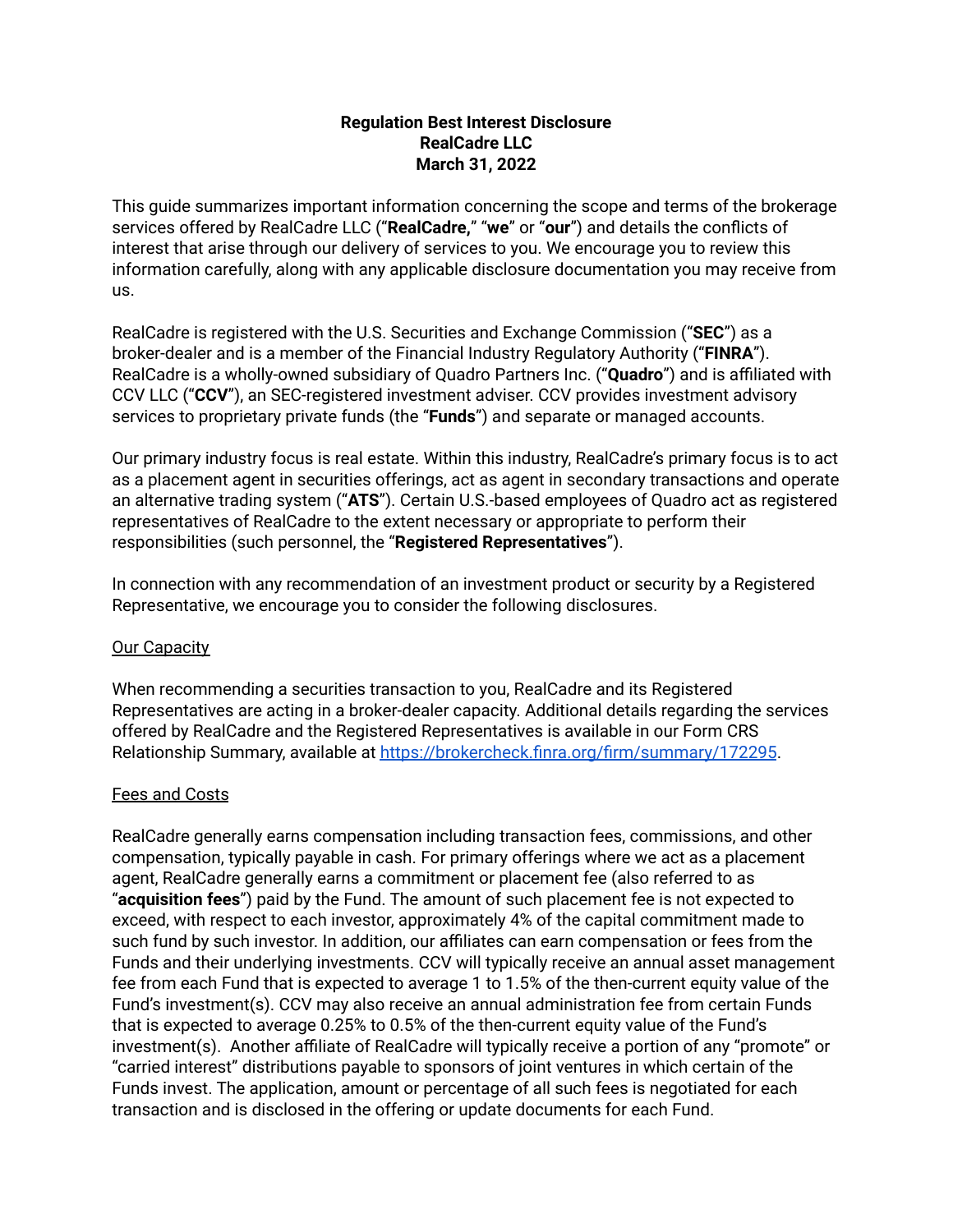For secondary transactions on the ATS or where we are an agent, RealCadre generally earns commissions paid by the buyer and seller individually. Buyers and sellers are generally each charged between 1.5% to 3.25% of the gross transaction price for each transaction. These charges may change from time to time and will be disclosed in the offering or sales materials for applicable secondary transactions.

Registered Representatives are compensated in a variety of manners, including payment of base salaries, commissions or bonuses for capital raised, and bonuses based on other factors, such as individual performance or overall revenue of Quadro.

## Our Services

RealCadre's services are limited to acting as placement agent for the Funds and as an agent (and operator of the ATS) for secondary transactions in the Funds' interests. RealCadre does not open or maintain brokerage accounts, provide any investment advice, provide ongoing monitoring of investments, or provide any other customary securities brokerage services. RealCadre does not buy or sell securities for its own account.

# Conflicts of Interest

**Please note that the Registered Representatives act as placement agent only for Quadro's own proprietary private funds and managed account offerings.** RealCadre's affiliate CCV earns management and other fees from these private funds and accounts, and RealCadre therefore has an incentive to recommend them to you. The Registered Representatives are under regulatory obligations to ensure their recommendations are reasonable, but they will not consider any alternative third-party products or provide advice with respect to your overall allocation of investments. You are advised to consult with your financial and tax advisers before making any investment.

Registered Representatives are often compensated in part through commissions or bonuses earned for capital raised from our clients. To mitigate the potential sales conflict of interest, our policies, procedures and supervision help ensure the focus is on the most appropriate solutions for our clients.

Please refer to additional conflicts disclosures in the offering or update documents for each security or investment product.

## Risk Factors

While we will take reasonable care in developing and making recommendations to you, all securities involve risk and you may lose money. There is no guarantee that you will meet your investment goals, or that the securities we recommend will perform as anticipated. Specific risks include, but are not limited to, the following:

● *Real Estate Ownership in General.* The investments we recommend will be subject to the risks generally incident to the ownership, operation and development of real property.